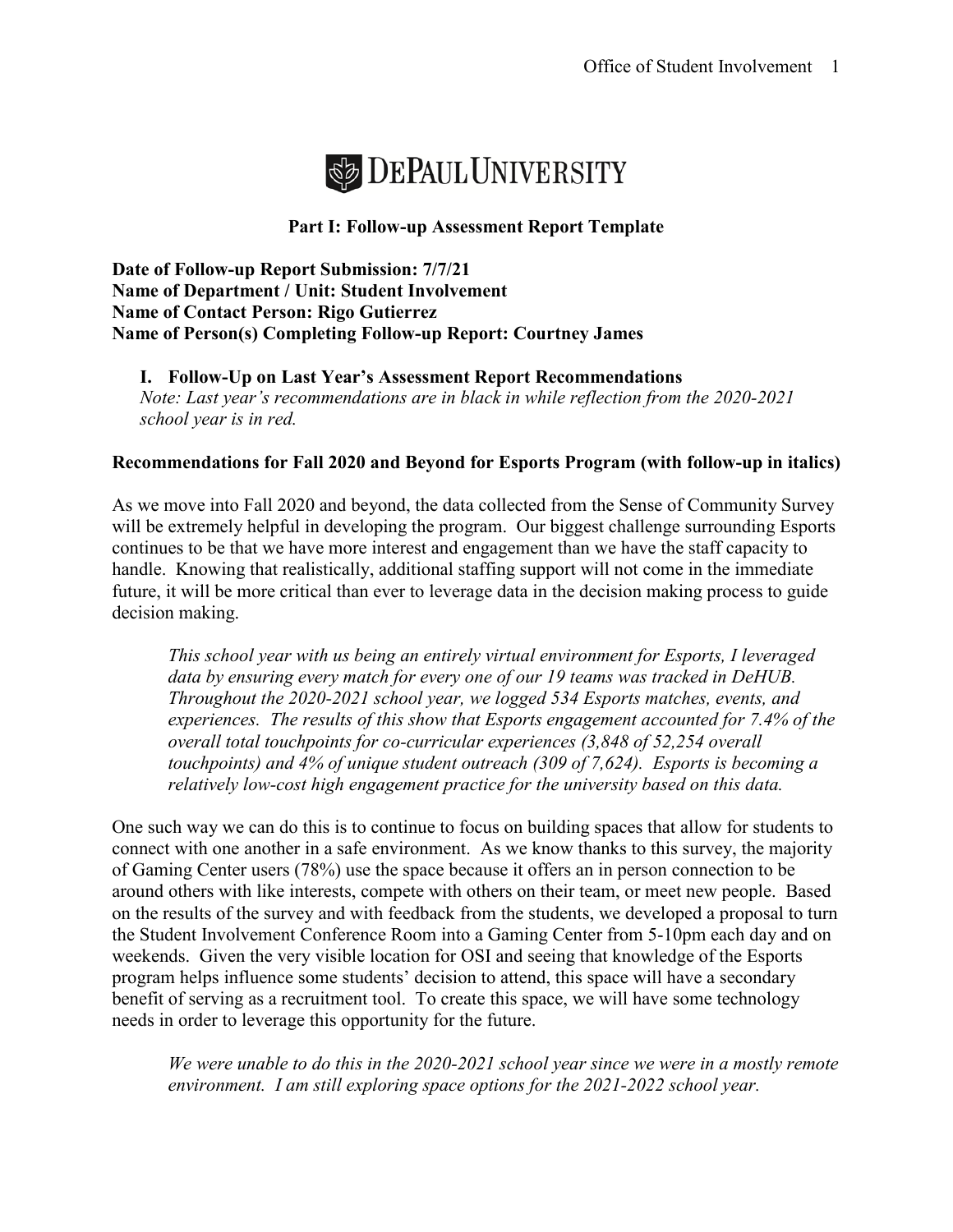Most significantly from this survey, we have found that students who are involved in Esports aren't involved with anything else on campus and that they are finding strong friend groups through their Esports and gaming communities. Knowing that, it will be critical to continue to invest in structures that allow these communities to thrive. Throughout the summer and early fall, it will be imperative to redevelop the program's structure to accommodate this focus and invest in experiences that allow for community to be built.

*This past year, the Esports community truly thrived in the pandemic. I believe we will be able to speak to these contributions and how the program contributed to sense of belonging for students when we receive the survey results from the second sense of belonging survey we conducted in late July 2021.*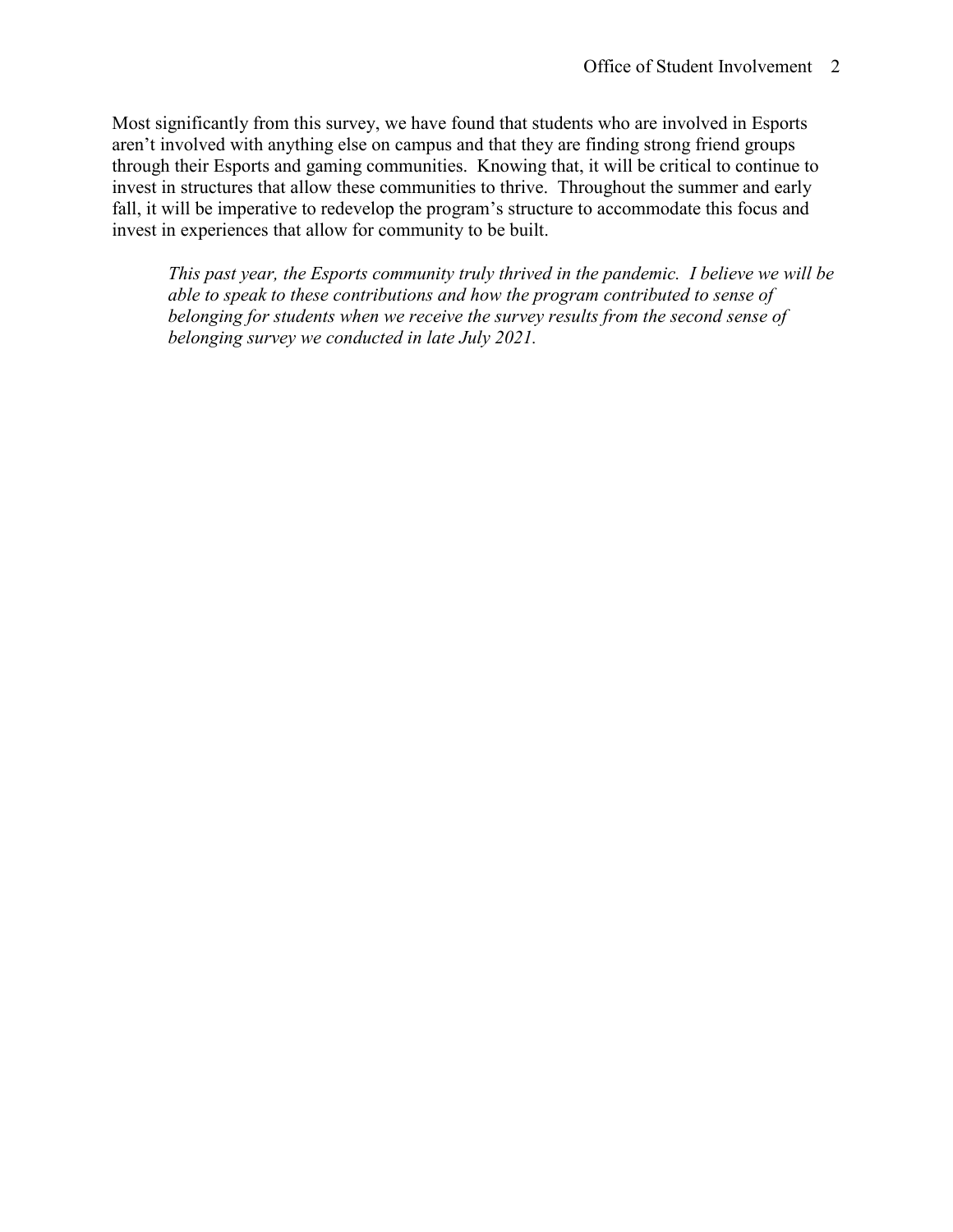

# **Part II: Annual Assessment Report Template: Learning[1](#page-2-0)** Academic Year: 2020-2021

**Date of Report Submission: 7/9/21 Name of Department / Unit: Office of Student Involvement Name of Contact Person: Rigo Gutierrez Name of Person(s) completing report or contributing to the project: Rigo Gutierrez**

# **I. Abstract**

This year's assessment project focused on the development of interpersonal skills in the student leaders involved in organizations directly advised through the Office of Student Involvement (OSI). We used Seemiller's (2013) student leader interpersonal competencies as a guiding framework. An internally-developed nine-question multiple choice learning survey was created on the Qualtrics platform and distributed via e-mail to students serving in leadership roles during the winter and spring 2021 terms. Overall, two-thirds of students were proficient in the interpersonal competencies. Additionally, students lacked most in the competency of empathy, with only 40% of respondents demonstrating proficiency. As next steps, we are encouraging our department to adopt the competencies as part of their future advising and training of student leaders.

#### **II. Assessment Question**

To what extent are student leaders able to identify the interpersonal skills to work in an effective team after participating in their respective student in activities and services?

#### **III. Introduction & Context Project Overview**

The Office of Student Involvement focuses on the development of interpersonal skills as part of their program area map. A survey was created to measure student proficiency in the learning outcome of this area.

#### **Learning Outcomes Assessed**

Program-Area: Development of Interpersonal Skills

<span id="page-2-0"></span> $1$  Two staff members who were responsible for completing this project on behalf of the Office of Student Involvement left the university before revisions were made to this report. Therefore, this report includes inaccuracies and inconsistencies within the methodology, data analysis, and data interpretation sections that were not corrected before this report was finalized.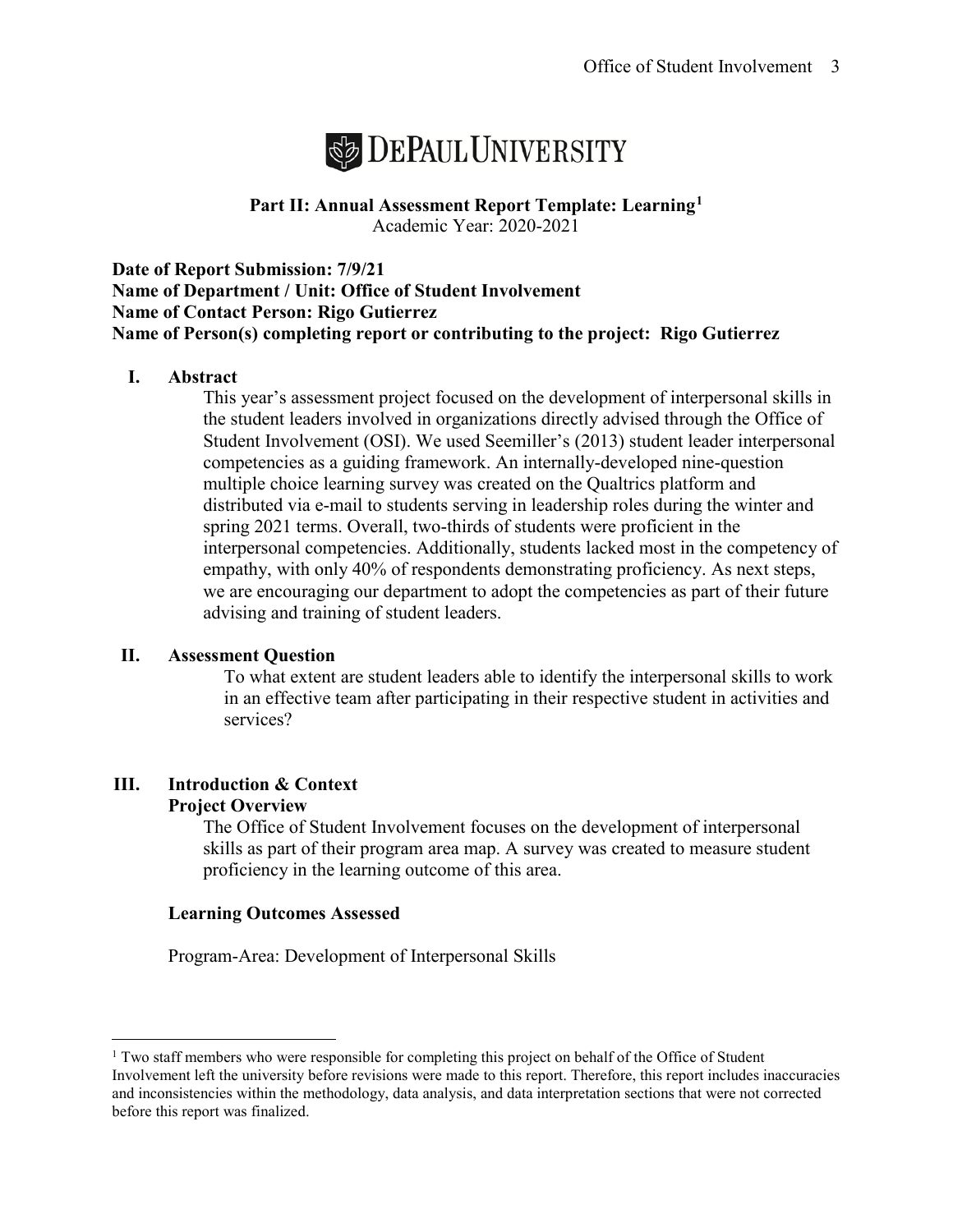Students who participate in activities and services designed to develop interpersonal skills will be able to identify interpersonal strategies that support effective teams. Involvement is defined as being active in the following:

- Honor Society Involvement
- Organization Involvement (DAB, FSL, SGA, general student organizations)

# **Context for This Year's Report**

The holistic development of our students is a high priority for the Division of Student Affairs and DePaul University at large. As part of its purpose, the division boldly states a focus on creating a sense of community and valuing relationships. These values are in turn central to the work of the Office of Student Involvement (OSI), remaining a guiding force in the design of all programs and services. OSI encourages involvements at different levels for all students, whether they choose to participate in programs as general attendees or if they choose to be active members in a student organization. Some of our opportunities for involvement include:

**Fraternity Sorority Life:** DePaul is home to 30 national Fraternity and Sorority Organizations, four governing councils, and one academic honorary for Fraternity and Sorority members. Each year there are several FSL events that draw the participation of several students and involve students directly in the planning, implementation, and supervision of programs and events. As a community of over 1200 undergraduate students, DePaul Fraternity and Sorority members actively engage in service, philanthropy, and are involved in the DePaul Campus Community.

**Campus Activities:** Through the Office of Student Involvement, a multitude of different campus activities initiatives are executed throughout the year.

- **DePaul Activities Board, "DAB",** is a student organization charged with planning and executing a wide range of events which contribute to a socially vibrant campus community. The events occur on and off campus in order to create a rich student experience, build community, and engage with the city of Chicago. In addition to standard weekly events, DAB also oversees or plays a major role in a number of university-wide events, contributing to campus affinity, including: DePaul After Dark and FEST.
- **Traditions & Affinity Programming:** OSI oversees a number of Traditions & Affinity initiatives throughout the school year, ranging from First Friday Fun, the Gnome Hunt, Blue Demon Week, Midnight Breakfast, the Ugly Sweater Party, and more.
- **Welcome Experience Programming**: OSI assumed responsibility for coordinating quarterly Welcome Experience Programming in 2018. Throughout the year, OSI focuses the core of welcome initiatives on Fall Welcome Week, with highlighted events including First Night Fun, Taste of DePaul, the Involvement Fair, Loop Block Party, and more. For Winter Quarter, OSI coordinated events including the Welcome Back Lunch, Loop Game Day, and more. Typically in the Spring, OSI hosts the Welcome Back Ice Cream socials on each campus. However with the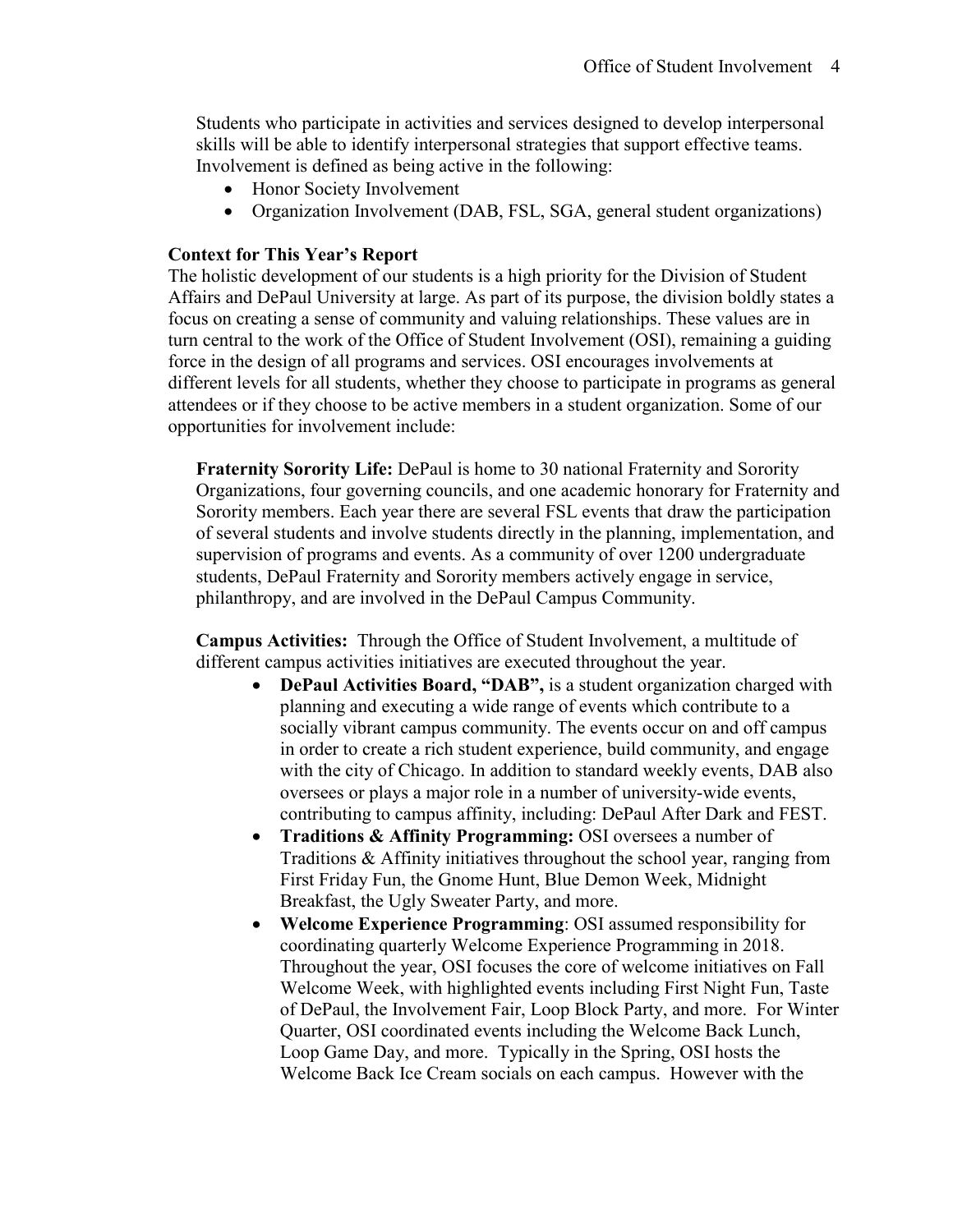pandemic beginning, OSI did not coordinate any welcome experience programming and instead focused on virtual offerings.

**Cultivating Sense of Belonging:** The Office of Student Involvement coordinates and supports several programs and events, throughout the academic year that cultivate sense of belonging, build community, develop affinity, and promote general outreach. Outside of the named Campus Activities listings, OSI cultivates a sense of belonging through management of the Esports Program, advising of DemonTHON, Constitution Day, info tables and presentations, DePaul After Dark, Involvement Fairs, and Blue Demon Week. These programs strive to provide students with opportunity out of the classroom to engage with the DePaul and Chicago community finding new friendships with peers at DePaul, developing affinity as a Blue Demon, and exploring the city of Chicago.

**Student Organizations:** The Office of Student Involvement registers approximately 350 student organizations annually, provides support and education to student leaders as well as student organization faculty/staff and chapter/alumni advisors, and there are biannual involvement fairs on the Lincoln Park and Loop campuses where student organizations can promote themselves and recruit for new membership. Support is provided by Student Involvement staff and Student Involvement ambassadors through group meetings, video tutorials and one-on-one consultations. Undergraduate student organizations are eligible to apply for funding via the Student Activity Fee board in order to operate, host events, and participate in educational conferences and seminars, all to enhance the DePaul student experience.

This year's assessment project focused on the development of students that involved in the leadership teams of organizations advised directly by OSI staff. Due to the pandemic, most opportunities this year were conducted virtually. However, OSI still made efforts to create involvement experiences fostering community, which includes a strong interpersonal component.

The learning outcome being assessed, per the project area map (PAM), is the development of interpersonal skills in students following a full term serving in one of the positions above. Interpersonal skills were identified and defined by OSI staff using selected interpersonal competencies adapted from Seemiller, C. (2013). The student leadership competencies guidebook: Designing intentional leadership and development. San Francisco: Jossey-Bass.

A total of nine competencies were adapted for OSI to measure interpersonal skills for this assessment project.

#### **Interpersonal Competencies – Operationalized by [action] + {qualifier}**

**Productive relationships**: Cultivating connections or associations with others that contribute positively to the well-being of those involved in order to have a mutual support system and opportunity for meaningful exchange.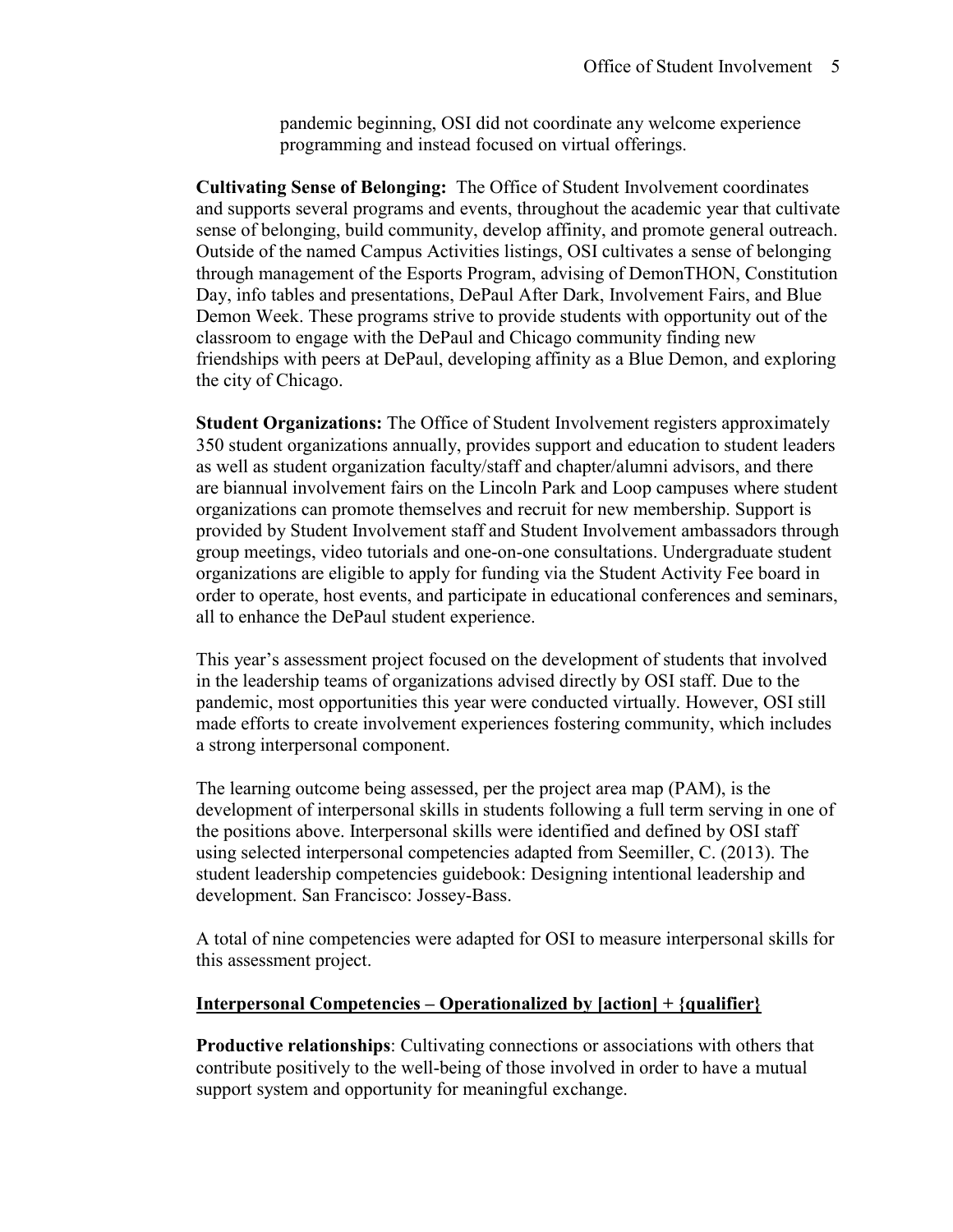*[Cultivating relationships] that {contribute to the wellbeing of everyone involved}*

**Appropriate interaction**: Assessing a situation and engaging in interactions, relations, and exchanges based on what is suitable for the context and person or people being interacted with in order to respect boundaries and create an opportunity for the most effective interaction.

*[Assessing a situation] that {leads to the most effective interaction possible}*

**Helping others**: Voluntarily giving assistance to others when one has no personal stake in the outcome of the assistance in an effort to make a task or process less difficult or time consuming for others. Because leaders care about people, they know how valuable it is to help others and foster an environment in which people help each other.

# *[Helping others] in order to {benefit the team as a whole}*

**Empathy**: Demonstrating a deep understanding of others by attempting to experience their thoughts and feelings in an effort to appreciate their perspectives and circumstances as well as show genuine care.

 *[Acknowledging other perspectives] that {leads to genuine care and appreciation for others}*

**Motivation**: Selecting and applying motivation strategies specific to each person in an effort to best inspire and encourage that person to complete a task or achieve a goal.

*[Inspiring others to act] by {using tailored interactions based on each person}*

**Others' Contributions**: Utilizing others' ideas, strengths, knowledge, and abilities so that each person is operating at his or her highest capacity both for the success and morale of each individual as well as higher productivity and effectiveness of the group; putting the right people in the right places.

 *[Engaging other's talents and abilities] that {leads to the success of both the individual and the group}*

**Empowerment**: Sharing power, information, and resources with others so they can have a sense of ownership, accountability, and commitment regarding a task or process so as to lead to higher-quality work, greater timeliness and follow-through, and greater commitment to the task and team.

 *[Sharing ownership and accountability with others] that {leads to the benefit of the task and team}*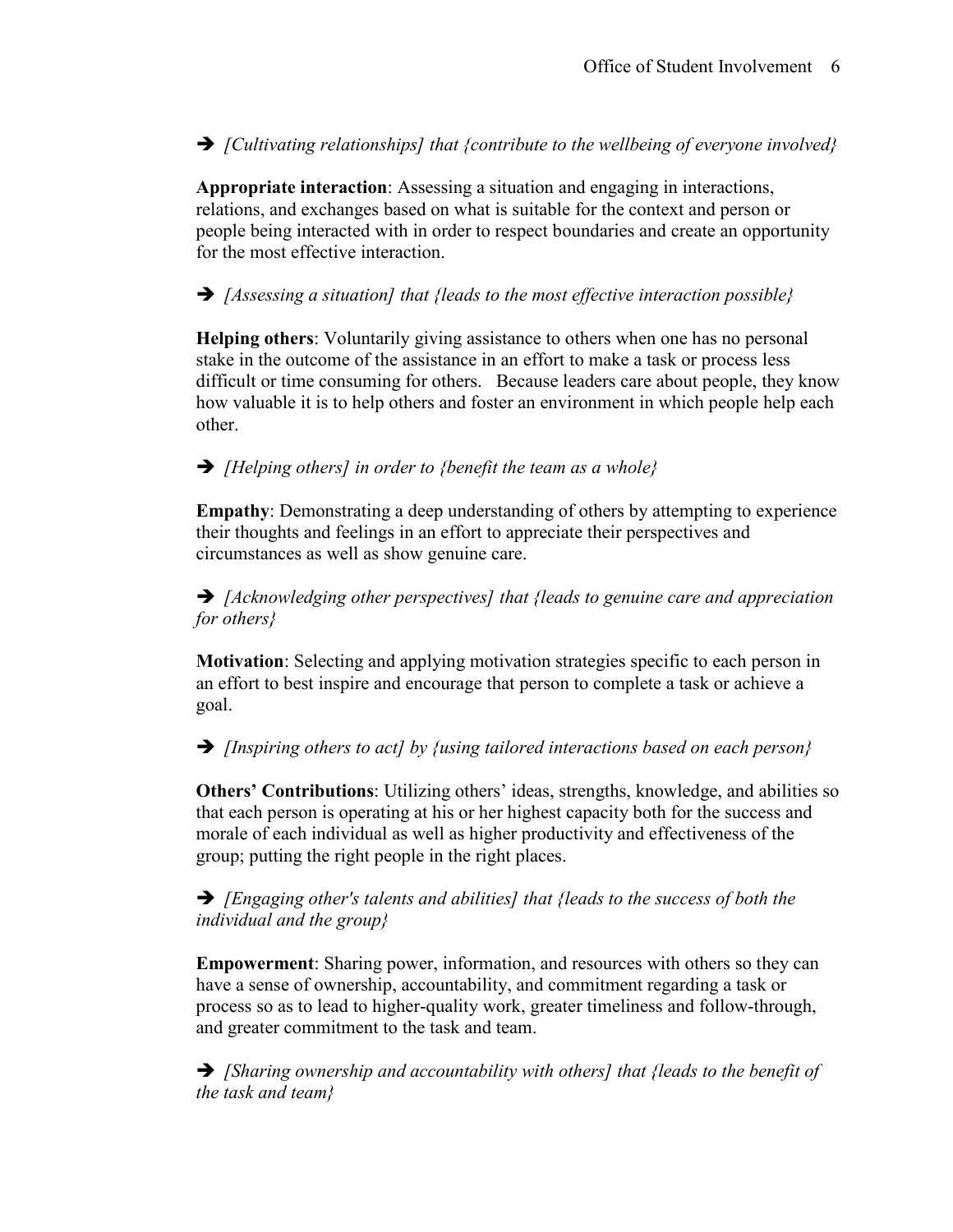**Providing feedback**: Offering critiques, confirmations, and/or advice in a matter that is timely and respectful in an effort to improve another person's decisions, effectiveness, productivity or interactions with others.

*[Providing timely and respectful insight] that {supports an individual's growth}*

**Collaboration**: Working with others toward a common objective through the sharing of ideas and distribution of responsibilities across team members in an effort to reach the objective most effectively.

 *[Collectively working toward a common objective] by {using the most effective way possible}*

# **IV. Data Collection & Methodology**

# **Population and Sample**

The participants of this assessment project was a randomized sample of students that are at Level 1and 2 of involvement in programs and services offered through the Office of Student Involvement (OSI). Generally, these are defined as the leadership teams of organizations that receive direct advising from a staff member in the department, as well as some form of funding or additional university resources. These students were selected to be assessed due to their high level of involvement in leadership meetings, one-on-one interactions, retreats, and training (see appendix a for a table of these groups).

Participating students held the following positions:

- Interfraternity COUNCIL Officer (i.e. IFC VP Standards)
- Interfraternity CHAPTER President (i.e. President of Sigma Chi)
- Multicultural COUNCIL Officer (i.e. MGC VP Internal)
- Multicultural CHAPTER President (i.e. President of Alpha Phi Gamma Sorority, Inc.)
- National Pan-Hellenic COUNCIL Officer (i.e. NPHC President)
- National Pan-Hellenic CHAPTER President (i.e. President of Alpha Phi Alpha Fraternity, Inc.)
- Panhellenic COUNCIL Officer (i.e. PHC VP PR)
- Panhellenic CHAPTER President (i.e. President of Alpha Phi)
- Order of Omega Officer
- Blue Demon Week Committee
- Student Government Association CABINET
- Student Government Association SENATOR
- DePaul Activities Board LEADERSHIP TEAM
- DePaul Activities Board GENERAL MEMBER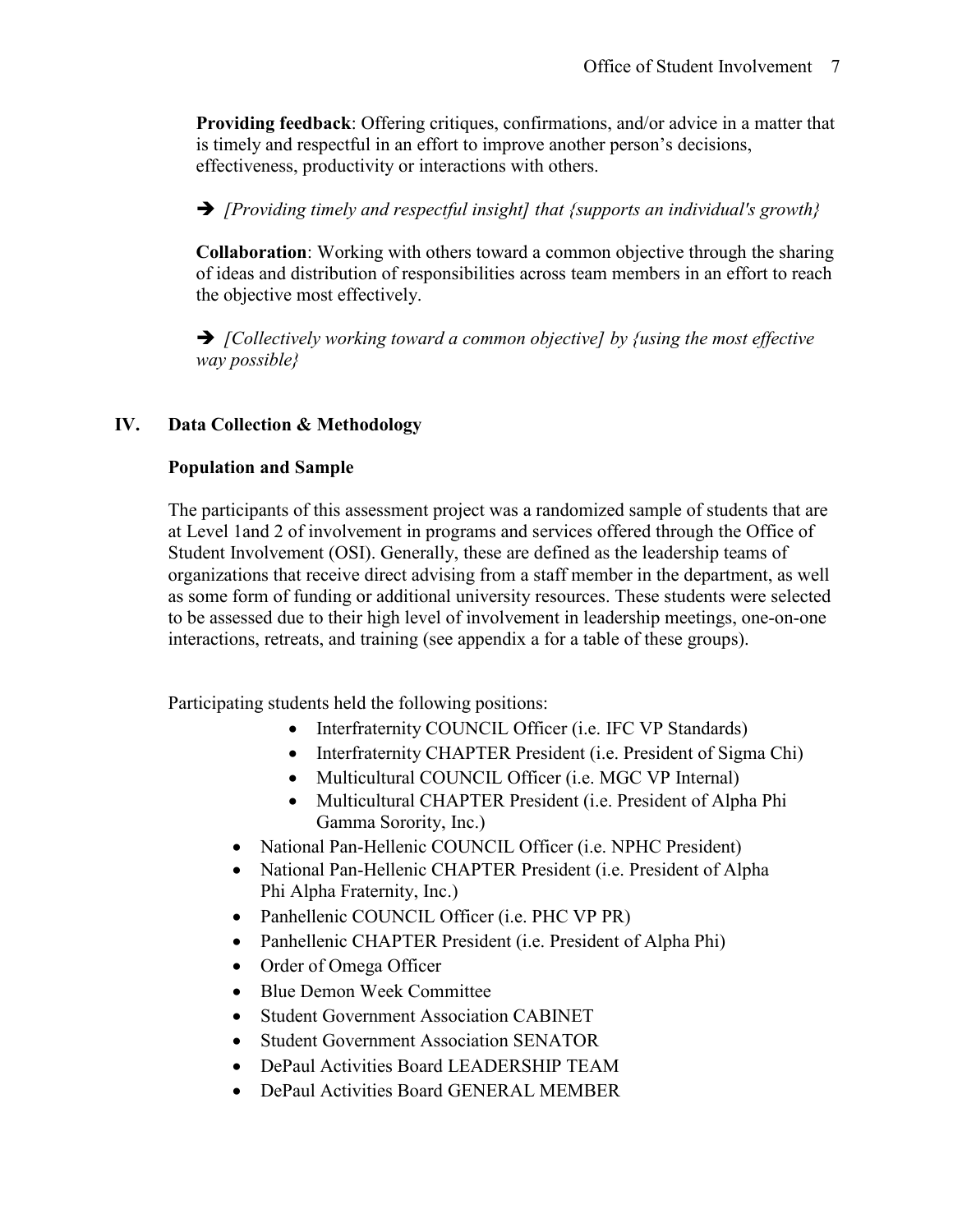• DemonTHON Core Committee

Students were invited to complete a survey via e-mail at the conclusion or their term or the conclusion of their academic year, depending on which occurred first depending on their respective organization's schedule.

## **Data Collection**

The method used to collect data was via an internally-created, nine-question learning survey that tied each of the questions to one of the nine interpersonal competencies used as the framework for this assessment project. The questionnaire was created by a former OSI staff member in collaboration with the Assessment and Effectiveness Specialist on Qualtrics and offered students multiple choice answers with four purposefully crafted answer options. Each of the questions had one option deemed as correct. The survey presented students with a scenario of a diverse group of students, with details on their identity. The respondent was asked to envision themselves as part of a group and select how would they respond in each of the nine situations (see appendix b).

An e-mail was sent to students with a survey link prompting them to respond to the assessment.

## **Data Analysis**

Each of the survey questions had a designated correct answer in order for each submission to receive a score between 1 and 9, granting one point per correct answer. A student with a total score of 6 or more was designated as successfully demonstrating learning, with the justification that if a student had two-thirds of the answers correct they were relatively competent in their interpersonal skills. The data was analyzed using Qualtrics and Microsoft Excel. Since each question was connected to a specific interpersonal domain, the success rate of responses to individual questions was analyzed.

#### **Participant Consent**

Participants were informed in the e-mail with the link to the survey that their responses would be used to collect data that will better inform future leadership retreats and trainings. Participants could decide to stop participating at any time by closing the survey.

# **V. Data & Findings**

#### **Response Rate and Demographics**

A total of 150 students received the survey, and a sample of 39 students completed the survey from across student groups. This means we had a yield rate of 26%.

#### **Key Findings**

• The data collected demonstrated that 26 of the 39 students successfully demonstrated learning with a score of 6 or above in the survey measuring the 9 interpersonal competency areas. Of these students, 0% of students answered all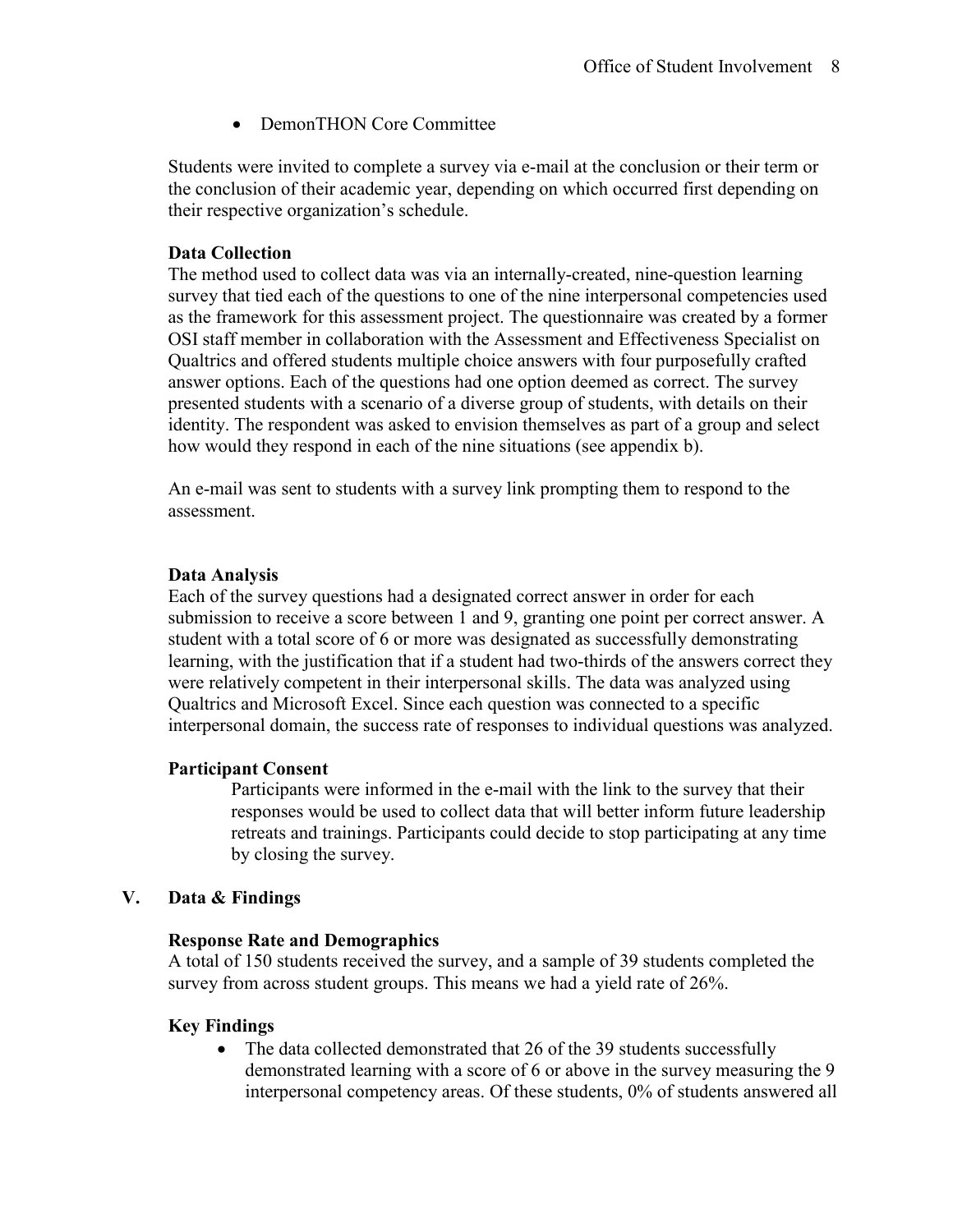9 questions correctly, 20% of students answered 8 questioned correctly, and 22% answered 7 questions correctly.

- Students were most successful related the competencies of Others' Contributions and Empowerment (77%)
- Students were least successful related to the empathy competency (41%).

More findings are listed are displayed as a table and graph in appendix c.

| <b>Program Level</b><br><b>Learning Outcome</b> | Number of<br><b>Students</b><br><b>Assessed</b> | <b>Number of Students with</b><br><b>Acceptable or Better</b><br>Performance |
|-------------------------------------------------|-------------------------------------------------|------------------------------------------------------------------------------|
| Developing                                      |                                                 |                                                                              |
| Interpersonal                                   | 39                                              | 26                                                                           |
| Relationships                                   |                                                 |                                                                              |

A passing score was designated as a 6 or above, with the justification that if a student had two-thirds of the answers correct they were relatively competent in their interpersonal skills.

## **VI. Discussion & Interpretation of Findings**

Analyzing the survey results highlighted several key findings regarding student leaders' interpersonal relationship competencies, including areas of strength and opportunities for further development. An important aspect to keep in mind is that during the global pandemic and a virtual environment, the manner in which students interacted could have impacted proficiency in certain areas. A virtual setting may have hindered certain demonstrated competencies while allowing other areas to rise.

• Key finding #1: The interpersonal competency of empathy has the least success rate in the assessment. Empathy is defined as demonstrating a deep understanding of others by attempting to experience their thoughts and feelings in an effort to appreciate their perspectives and circumstances as well as show genuine care (Seemiller, 2013). It is important to explore the reason why so many students missed this question, with only 41% of the respondents answering correctly. This is about a 36% success rate drop from the highest correct answers. Something to consider is these students served in their term during a mostly virtual year where opportunities for more personal interactions where they could feel and demonstrate empathy for one another may have been limited. Empathy is typically a competency that is demonstrated in settings where students feel a sense of closeness to others in the group. Perhaps in the upcoming year with a larger in-person aspect this is something that will naturally be addressed as part of the environment. However, it may be worth exploring ways to bring this topic more to the forefront and help students reflect on what it means to be empathetic. The empathy competency is also a perfect opportunity to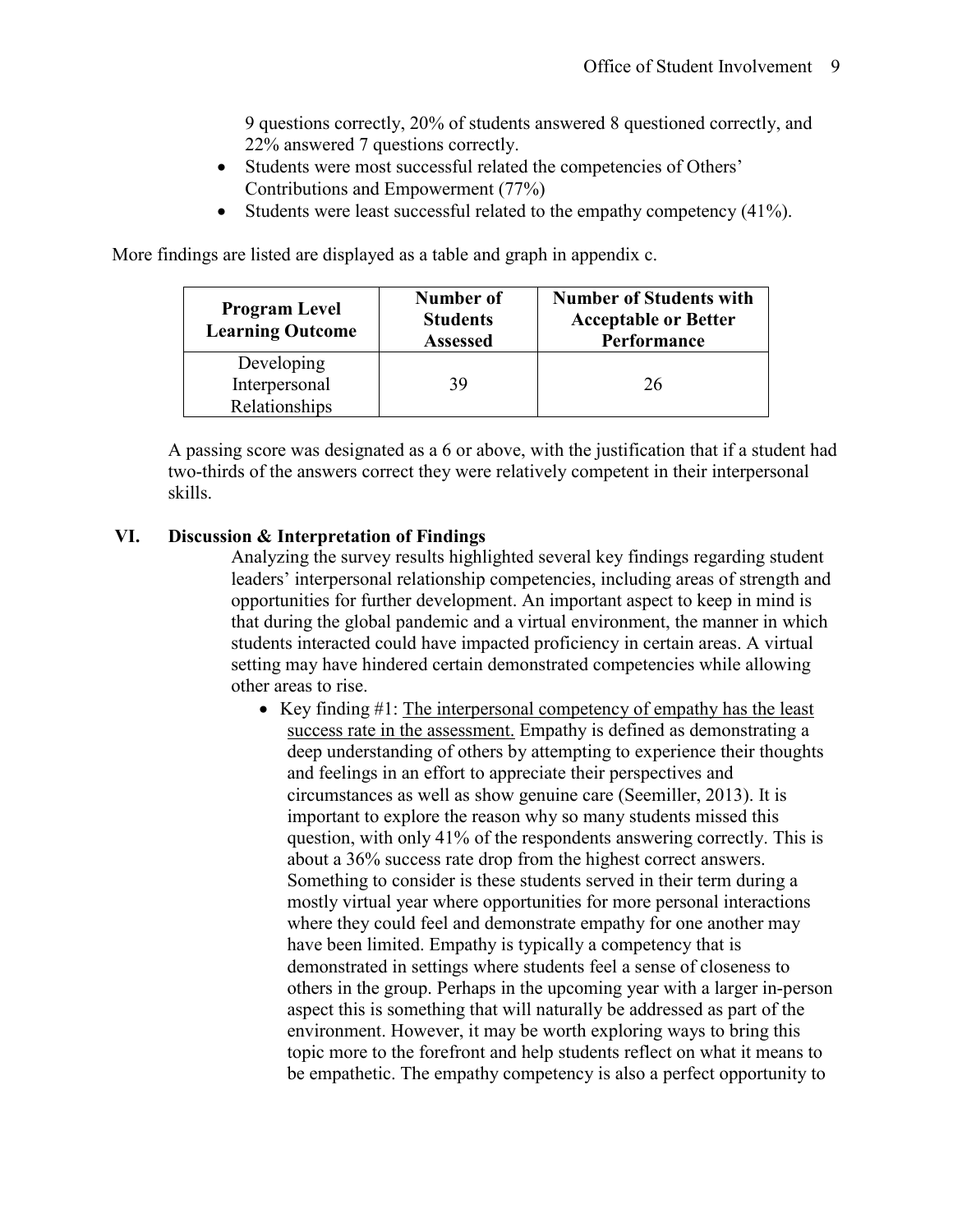incorporate a conversation about Vincentian values, such as personalism and service for others as the themes are closely related.

- Key finding #2: Others' contributions and empowerment have the highest success rate in the assessment. Other's contributions as competency is defined as utilizing others' ideas, strengths, knowledge, and abilities so that each person is operating at his or her highest capacity both for the success and morale of each individual as well as higher productivity and effectiveness of the group; putting the right people in the right places. Empowerment is defined as sharing power, information, and resources with others so they can have a sense of ownership, accountability, and commitment regarding a task or process so as to lead to higher-quality work, greater timeliness and follow-through, and greater commitment to the task and team (Seemiller, 2013). Being in a virtual setting may have impacted the high response rates of these two competencies. In considering that most interactions these students had during the year were conducted via Zoom and other video conferencing software, students had to be efficient and task-oriented in how they utilized their time and in how they worked with other people. During the pandemic, students may have needed to rely on others' strengths, as well as trust in the ability of their peers to succeed during a challenging year. They may have been more aware of what others could bring into a team as compared to previous years. In terms of the empowerment competency, many of these students were in roles where they were responsible for leading others, sharing information, giving others a sense of ownership, and guiding projects as part of their expected responsibilities.
- Key finding #3: Two-thirds of respondents received a passing score on the survey, while one-third earned a grade of 5/9 or below. It is positive feedback to know the majority of students have passed the survey and are proficient in the interpersonal competencies. It is also noteworthy to keep in mind that there is a group of about 1 in 3 students that may be struggling overall in identifying proper behavior within the interpersonal real. This leaves room to explore potential causes and opportunities to incorporate growth opportunities within the programs and services offered through the department. Further studies could be conducted to learn which specific type of experiences have contributed to the proficiency of the group that received a passing score.

# **VII. Recommendations and Plans for Action Recommendations**

• Recommendation #1: Find the connection between Vincentian values and the Interpersonal Competencies developed by Seemiller. There are many common themes between how DePaul carries the conversation about values and the list competencies. Values are a more abstract concept that students are familiar with because we talk about them at orientation, Chicago Quarter, and in other aspects of our campus life and culture. The competencies are a more elaborate form of exploring relationships, with more tangible and measure outcomes. Starting the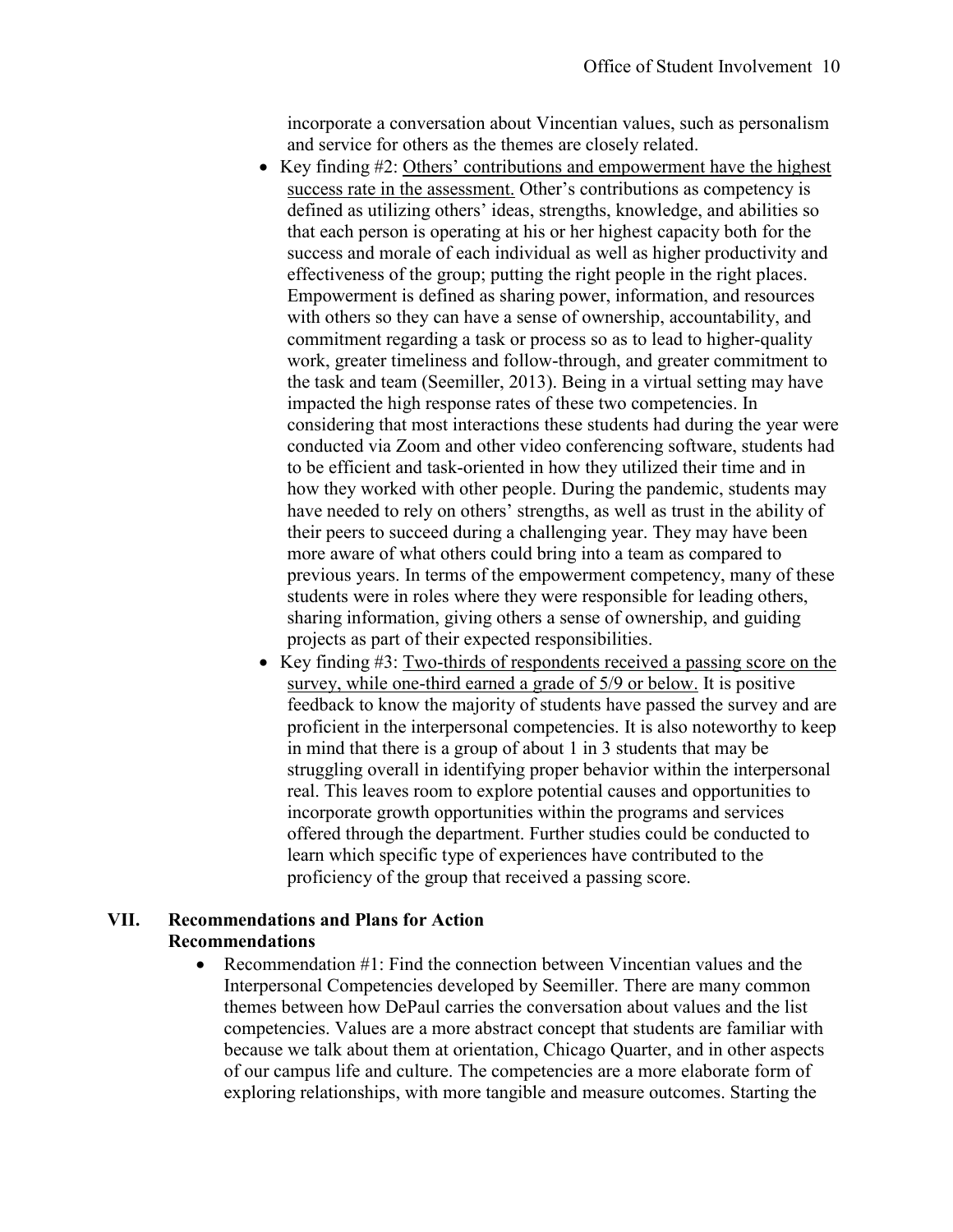narrative in our programs with values and using it as a segue to get students to think of these competencies may be the most natural approach.

• Recommendation #2: Incorporate the competencies into future training opportunities and resources shared with students. In the current state of training and development of students, interpersonal relationships are considered in a more general sense and incorporated differently into each student organization. Creating training opportunities and resources that explicitly use the competencies as a framework might be a way to encourage students to conceptualize interpersonal relationships.

# **Action Plan**

- Create a training session for Office of Student Involvement staff providing an overview of the Interpersonal Competencies by Seemiller (2013) and encourage them to use it as a framework for advising students. This can be done by the end Autumn Quarter of 2021.
- Create a training template and resource packet to be shared with the presidents and leaders of these student organizations to help them familiarize themselves with the interpersonal competencies and to have ideas of activities they can facilitate to teach other students about these areas of growth. This can be done by the end of Autumn Quarter of 2021. A special focus should be placed on the area of empathy, as this was the response lacking the most.
- Send a follow-up survey to re-assess any further development in these areas following the implementation of a more formalized way of learning about these competencies.

# **Sharing the results**

The results and key findings of the survey will be shared with the Office of Student Involvement staff, who serve as advisors to each of these student groups, and the presidents of each organization and committee that participated in this survey. It is important for advisors and students alike to be aware of the strong and weak points of student leaders as it pertains to the development of interpersonal competencies.

# **VIII. References**

Seemiller, C. (2013). The student leadership competencies guidebook: Designing intentional leadership and development. San Francisco: Jossey-Bass.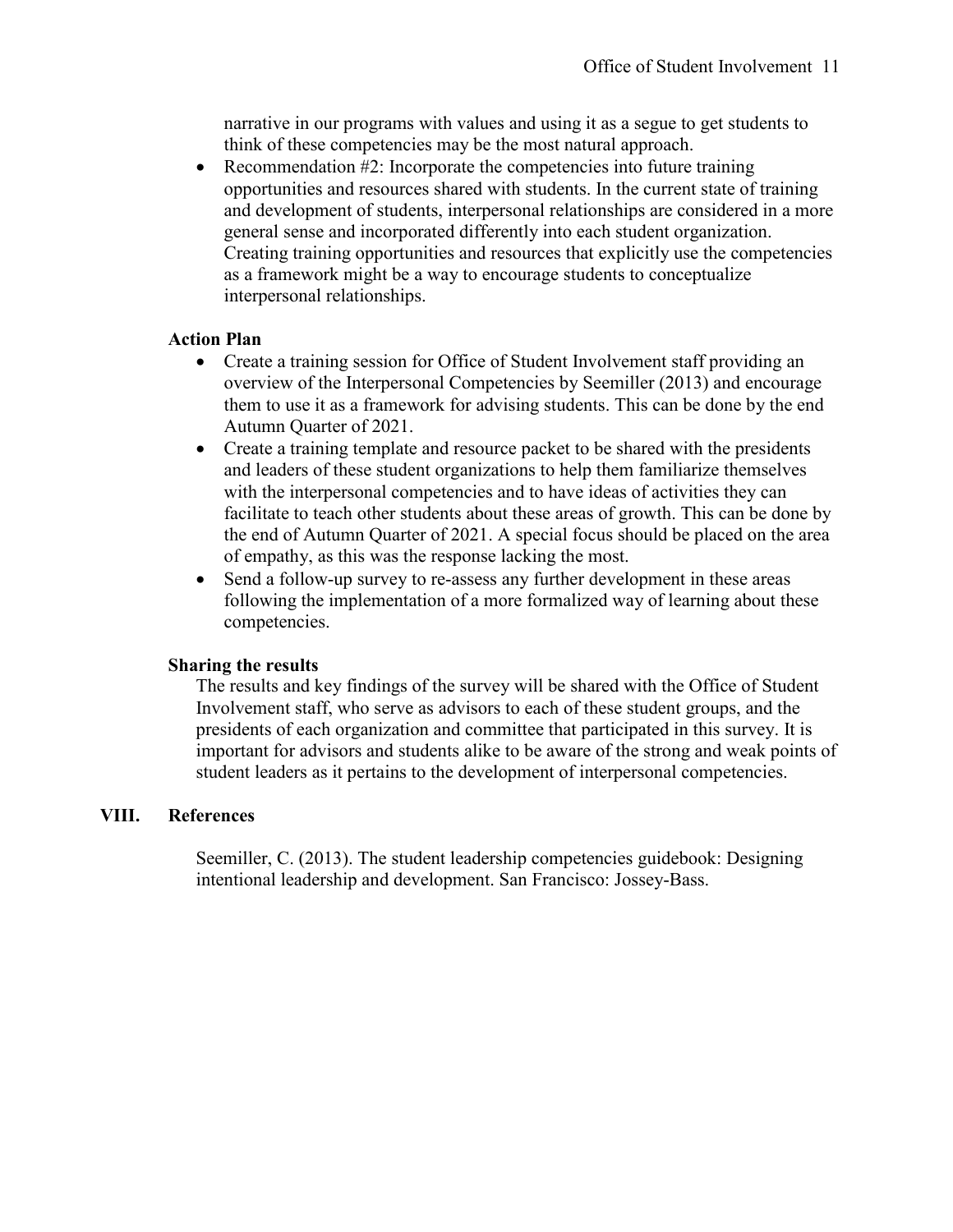| Level 1 Engagement: Regular    | SAFB, CAFB, All FSL Council ExecBoards, DemonTHON              |
|--------------------------------|----------------------------------------------------------------|
| Leadership Meetings            | ExecBoard, DAB Leadership Team, SGA Cabinet, Order of Omega    |
|                                | <b>Exec Board</b>                                              |
| Level 1 Engagement: 1.1        | SAFB Chair, CAFB Chair, All FSL Council ExecBoards, All FSL    |
| Meetings                       | Presidents, DemonTHON ExecBoard, DAB Leadership Team, SGA      |
|                                | Cabinet & Senators, Order of Omega ExecBoard, Esports Captains |
| Level 1 Engagement:            | SAFB, CAFB, All FSL Council ExecBoards, DemonTHON              |
| Trainings & Retreats           | ExecBoard, DAB Leadership Team, SGA Cabinet                    |
| Level 2 Engagement: Regular    | All FSL Council Meetings, DemonTHON Core Committee, DAB        |
| <b>Organizational Meetings</b> | General Meetings/Committees Meetings, SGA Weekly Meetings,     |
|                                | Order of Omega Meetings, Blue Demon Week Planning Team         |
| Level 2 Engagement:            | All FSL Councils, DAB General Body/Committees, SGA Body,       |
| Trainings & Retreats           | Order of Omega                                                 |

# Appendix A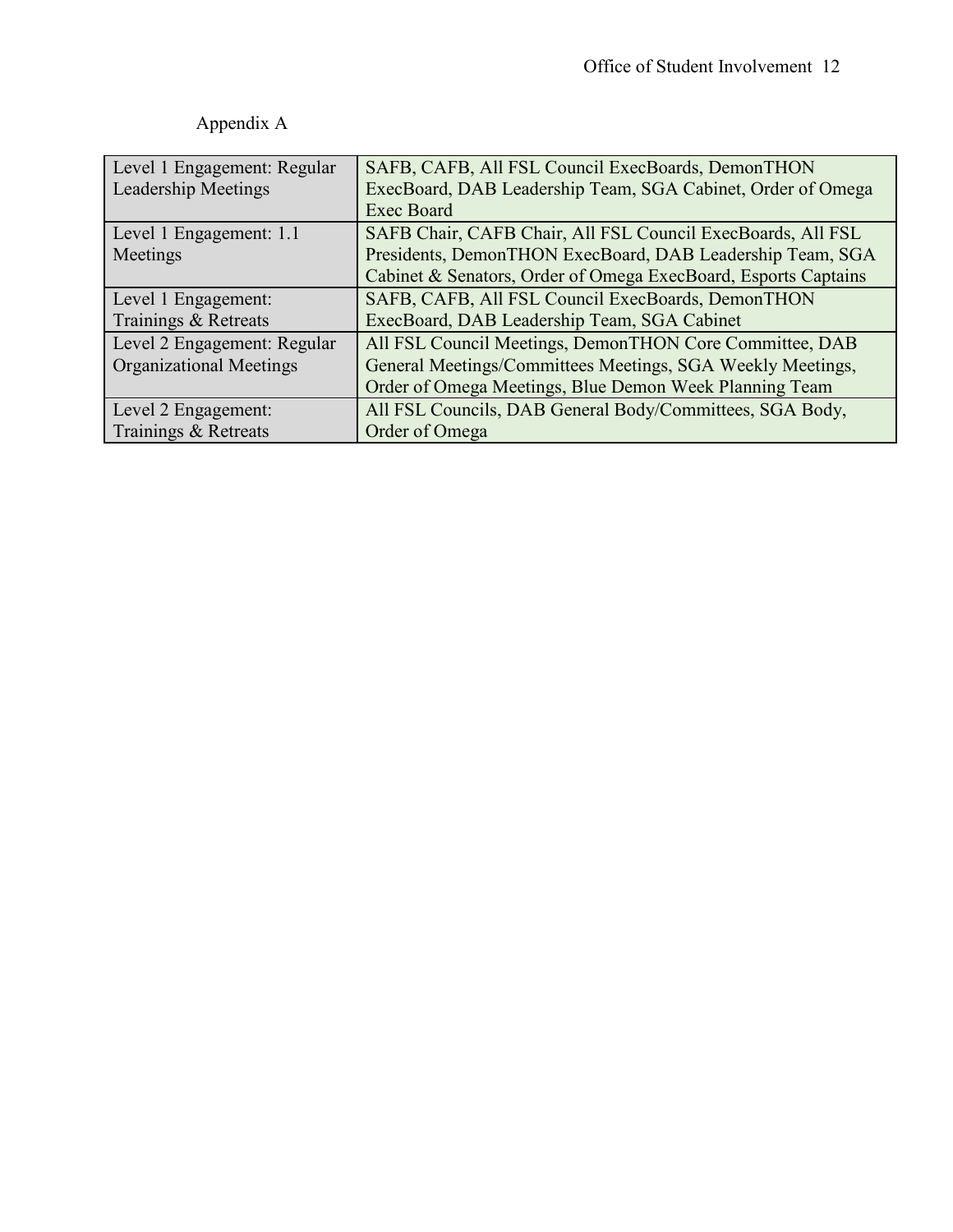#### Appendix B

#### **Default Question Block**

Thank you for participating in the Student Organization Assessment. This assessment will inform future leadership trainings and retreats. You will be asked to answer 9 multiple choice questions based on the same scenario. The scenario is listed at the top of every page.

#### **Student ID Number**

**Student Group Affiliation** 

- Interfraternity COUNCIL Officer (i.e. IFC VP Standards)
- Interfraternity CHAPTER President (i.e. President of Sigma Chi)
- Multicultural COUNCIL Officer (i.e. MGC VP Internal)
- Multicultural CHAPTER President (i.e. President of Alpha Phi Gamma Sorority, Inc.)
- All National Pan-Hellenic COUNCIL Officer (i.e. NPHC President)
- [3] National Pan-Hellenic CHAPTER President (i.e. President of Alpha Phi Alpha Fraternity, Inc.)
- Panhellenic COUNCIL Officer (i.e. PHC VP PR)
- Panhellenic CHAPTER President (i.e. President of Alpha Phi)
- Order of Omega Officer
- **Blue Demon Week Committee**
- Student Government Association CABINET
- Student Government Association SENATOR
- DePaul Activities Board LEADERSHIP TEAM
- D DePaul Activities Board GENERAL MEMBER
- Esports Captain or Community leader
- DemonTHON Core Committee

Please answer the following question based on the following scenario:

Imagine you are working on a team with 4 other people in addition to yourself. These people are:

- 1. Emily: A White female first-year student who is new to your group
- 2. Derrick: A Black male, second-year student who was in your group last year
- 3. Claudia: A Latina female third-year student who was in your group last year
- 4. Tim: An Asian male fourth-year student who is new to your group

5. You (2)

Your team is responsible for planning a leadership retreat for your entire student organization. You will meet every week for the next six weeks to plan and implement the retreat. Your goal for this year's retreat is to plan your event calendar for the coming academic year.

1) Which of the following things would be the most effective at contributing to productive relationships across your team? Please select the single best answer.

Start the retreat planning process with a short round of introductions.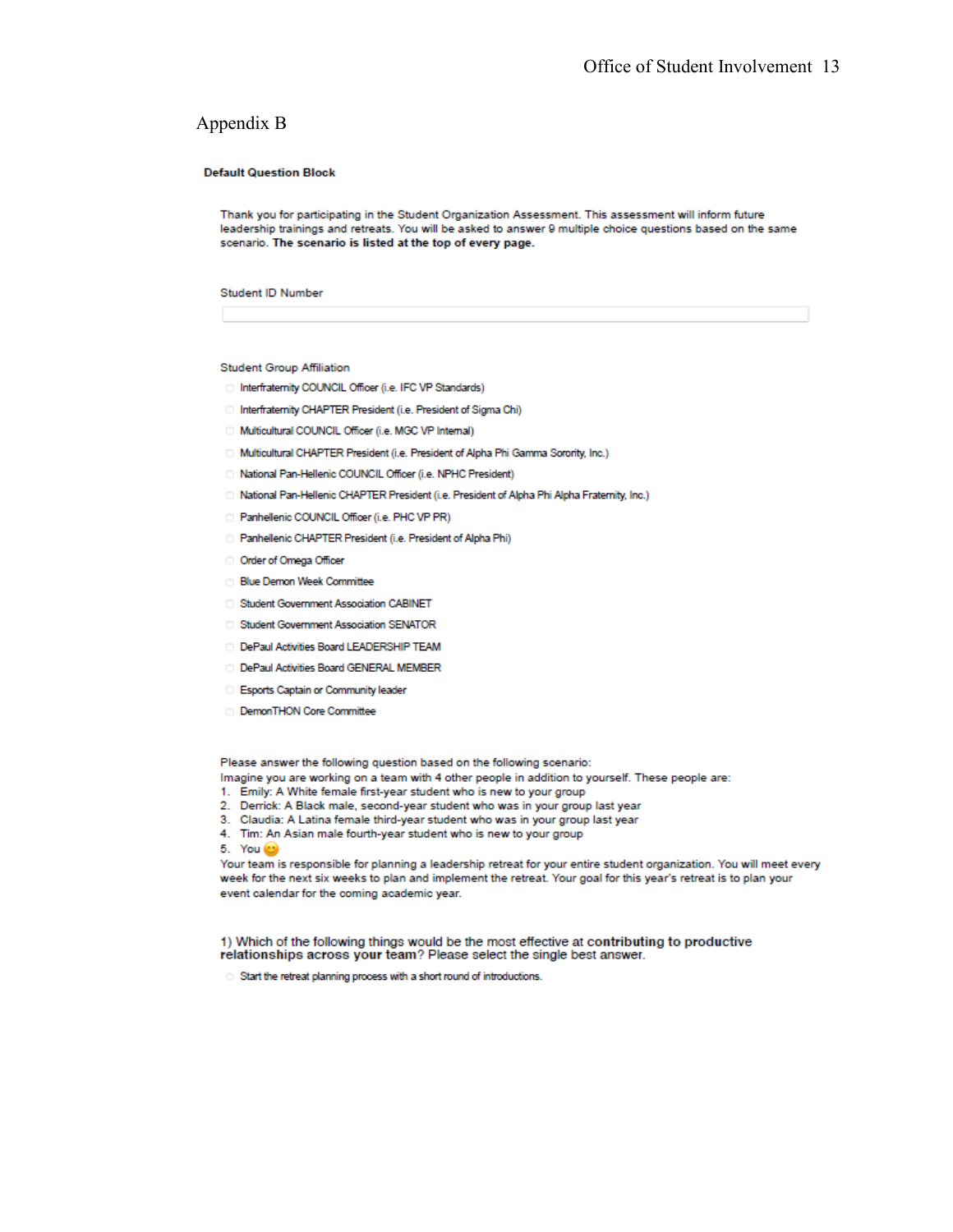- Assign individuals to working pairs based on previous work.
- Start assigning tasks to each person based on their seniority in the organization.
- Start every meeting with a short activity that helps everyone know one another better.
- **C** I'm not sure

Please answer the following question based on the following scenario:

- Imagine you are working on a team with 4 other people in addition to yourself. These people are:
- 1. Emily: A White female first-year student who is new to your group
- 2. Derrick: A Black male, second-year student who was in your group last year
- 3. Claudia: A Latina female third-year student who was in your group last year
- 4. Tim: An Asian male fourth-year student who is new to your group

5. You 0

Your team is responsible for planning a leadership retreat for your entire student organization. You will meet every week for the next six weeks to plan and implement the retreat. Your goal for this year's retreat is to plan your event calendar for the coming academic year.

#### 2) Which of the following things would be the most effective at starting the retreat planning process with your team? Please select the single best answer.

- C Creating a process to determine the date, time, and location for the retreat.
- Collect information from each team member about their likes and dislikes about the organization.
- O lect information from each team member about their strengths and areas of interest regarding the retreat planning process.
- Start brainstorming activities for the goal setting portion of the retreat.
- **C** I'm not sure

Please answer the following question based on the following scenario:

- Imagine you are working on a team with 4 other people in addition to yourself. These people are:
- 1. Emily: A White female first-year student who is new to your group
- 2. Derrick: A Black male, second-year student who was in your group last year
- 3. Claudia: A Latina female third-year student who was in your group last year
- 4. Tim: An Asian male fourth-year student who is new to your group
- 5. You (

Your team is responsible for planning a leadership retreat for your entire student organization. You will meet every week for the next six weeks to plan and implement the retreat. Your goal for this year's retreat is to plan your event calendar for the coming academic year.

3) Which of the following things would you want to do as the leader of this team to help your entire team be successful? Please select the single best answer.

- Ask Emily and Tim to review the past-years retreat documents from the google drive.
- Spend time with Emily and Tim to help them better understand the organization.
- Send out the agenda early to Emily and Tim inviting them to email you with any questions.
- Asking Emily and Tim to sharing their ideas for the retreat at the start of the first planning meeting
- <sup>n</sup>m not sure.

Please answer the following question based on the following scenario: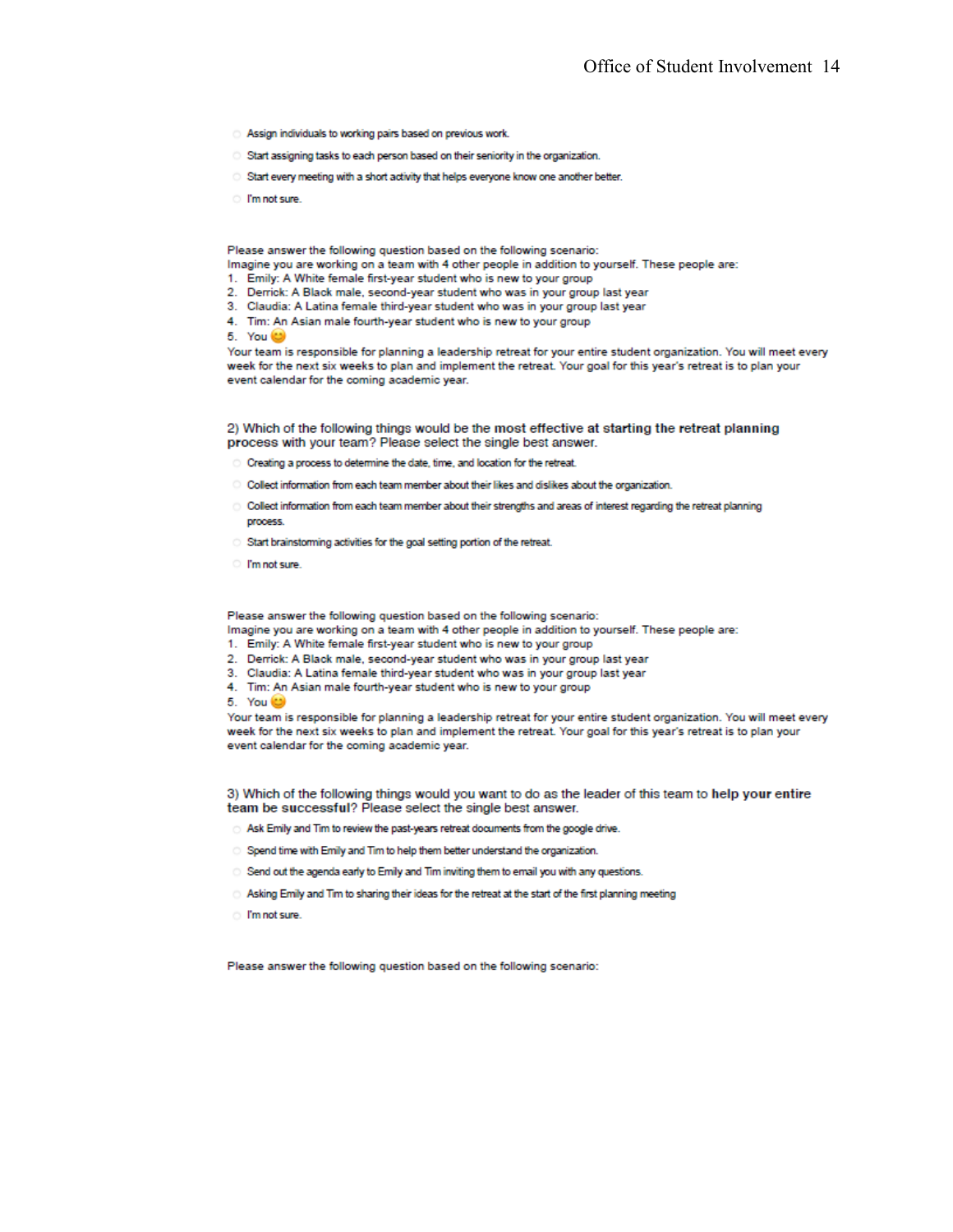Imagine you are working on a team with 4 other people in addition to yourself. These people are:

- 1. Emily: A White female first-year student who is new to your group
- 2. Derrick: A Black male, second-year student who was in your group last year
- 3. Claudia: A Latina female third-year student who was in your group last year
- 4. Tim: An Asian male fourth-year student who is new to your group
- 5. You (2)

Your team is responsible for planning a leadership retreat for your entire student organization. You will meet every week for the next six weeks to plan and implement the retreat. Your goal for this year's retreat is to plan your event calendar for the coming academic year.

4) Which of the following things would you want to do as the leader to help your team members care for one another? Please select the single best answer.

- Ask Derrick, Tim, and Claudia to share their racial experience as students of color.
- C Facilitate a conversation about racial identity that leads to share expectations for the team.
- Facilitate a conversation on racial identity that emphasis similarities over difference.
- At the beginning of the meeting, you share the group expectations that include working across difference.
- <sup>1</sup> I'm not sure.

Please answer the following question based on the following scenario:

- Imagine you are working on a team with 4 other people in addition to yourself. These people are:
- 1. Emily: A White female first-year student who is new to your group
- 2. Derrick: A Black male, second-year student who was in your group last year
- 3. Claudia: A Latina female third-year student who was in your group last year
- 4. Tim: An Asian male fourth-year student who is new to your group
- 5. You (

Your team is responsible for planning a leadership retreat for your entire student organization. You will meet every week for the next six weeks to plan and implement the retreat. Your goal for this year's retreat is to plan your event calendar for the coming academic year.

5) Which of the following things would you want to do as the leader to maintain a positive and health morale? Please select the single best answer.

- Begin meetings with team members recognizing each other's contributions.
- Assign task based on team members' preferences.
- All Have a celebration dinner after the retreat has been planned and implemented.
- Have team report out each meeting based on seniority.
- <sup>o</sup> I'm not sure.

Please answer the following question based on the following scenario:

Imagine you are working on a team with 4 other people in addition to yourself. These people are:

- 1. Emily: A White female first-year student who is new to your group
- 2. Derrick: A Black male, second-year student who was in your group last year
- 3. Claudia: A Latina female third-year student who was in your group last year
- 4. Tim: An Asian male fourth-year student who is new to your group

5. You 0

Your team is responsible for planning a leadership retreat for your entire student organization. You will meet every week for the next six weeks to plan and implement the retreat. Your goal for this year's retreat is to plan your event calendar for the coming academic year.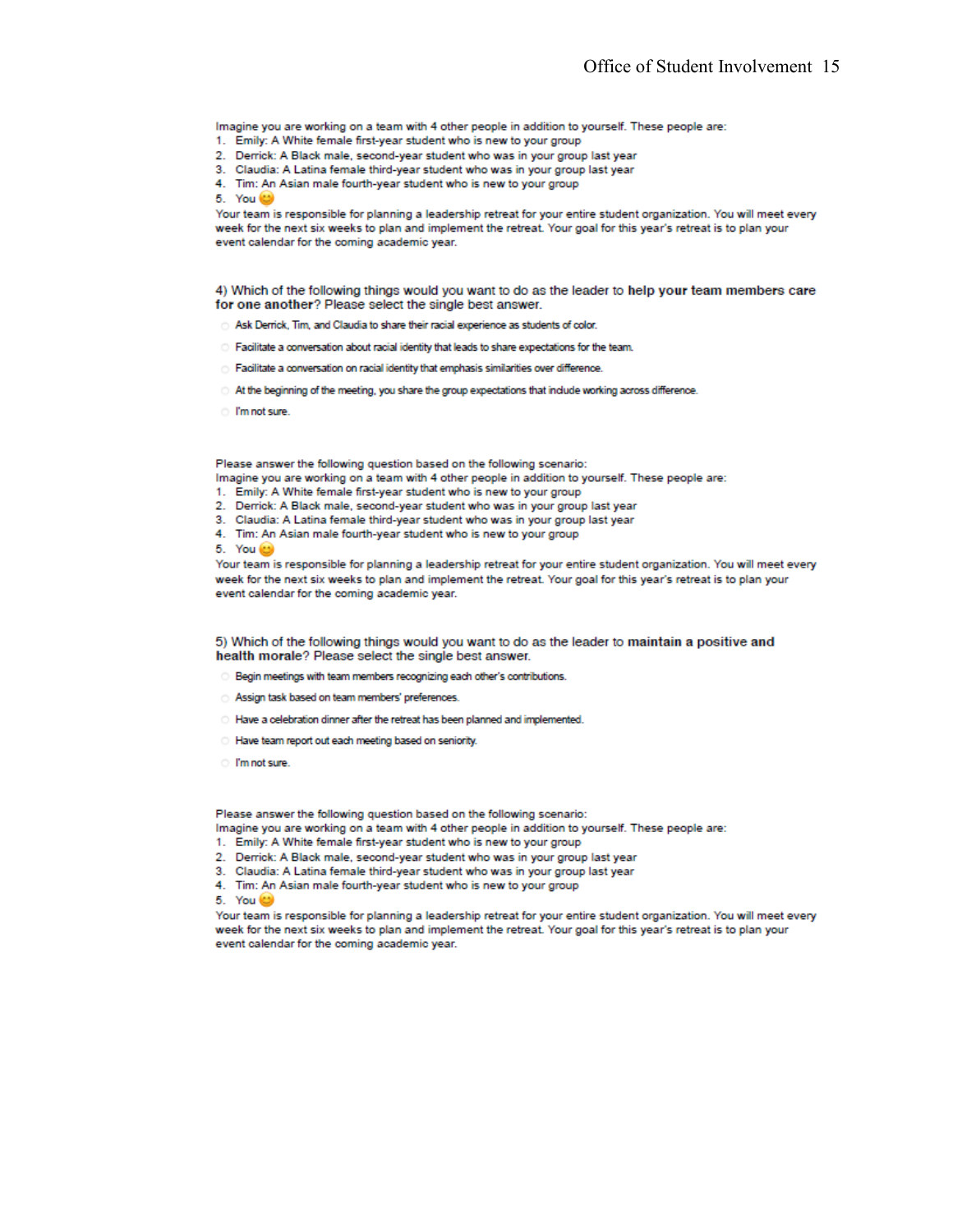6) Which of the following things would you want to do as the leader to engage team members' strengths? Please select the single best answer.

- Start assigning task based on past year's performance.
- Ask Derrick and Claudia to lead a session on discovering your strengths and then assign projects.
- <sup>0</sup> Have team participate in a personal strengthens finder assessment, reflect on the assessment as a team, and then assign projects based upon the results.
- All Have team members pick out of a hat for which projects they will take on in this upcoming year
- **C** I'm not sure.

Please answer the following question based on the following scenario:

- Imagine you are working on a team with 4 other people in addition to yourself. These people are:
- 1. Emily: A White female first-year student who is new to your group
- 2. Derrick: A Black male, second-year student who was in your group last year
- 3. Claudia: A Latina female third-year student who was in your group last year
- 4. Tim: An Asian male fourth-year student who is new to your group
- 5. You @

Your team is responsible for planning a leadership retreat for your entire student organization. You will meet every week for the next six weeks to plan and implement the retreat. Your goal for this year's retreat is to plan your event calendar for the coming academic year.

7) Which of the following things would you want to do as the leader of the team to cultivate shared ownership? Pick the single best answer.

- At the beginning of the meeting, work with the team to identify and assign necessary task
- Send an email with a list of task and who is responsible for them.
- Send a poll in the team's Slack channel to decide who is going to be assigned to each task.
- Reassign task based on an anonymous members complaint.
- <sup>1</sup> I'm not sure

Please answer the following question based on the following scenario:

- Imagine you are working on a team with 4 other people in addition to yourself. These people are:
- 1. Emily: A White female first-year student who is new to your group
- 2. Derrick: A Black male, second-year student who was in your group last year
- 3. Claudia: A Latina female third-year student who was in your group last year
- 4. Tim: An Asian male fourth-year student who is new to your group
- 5. You (

Your team is responsible for planning a leadership retreat for your entire student organization. You will meet every week for the next six weeks to plan and implement the retreat. Your goal for this year's retreat is to plan your event calendar for the coming academic year.

8) Which of the following things would you want to do as the leader of the team to provide effective feedback? Please select the single best answer.

- reprovide written feedback on a weekly basis about the overall progress of the team.
- Give feedback at the last meeting about the overall team performance.
- Provide time at the last meeting to give individual feedback.
- Provide space at the end of each meeting to offer individual feedback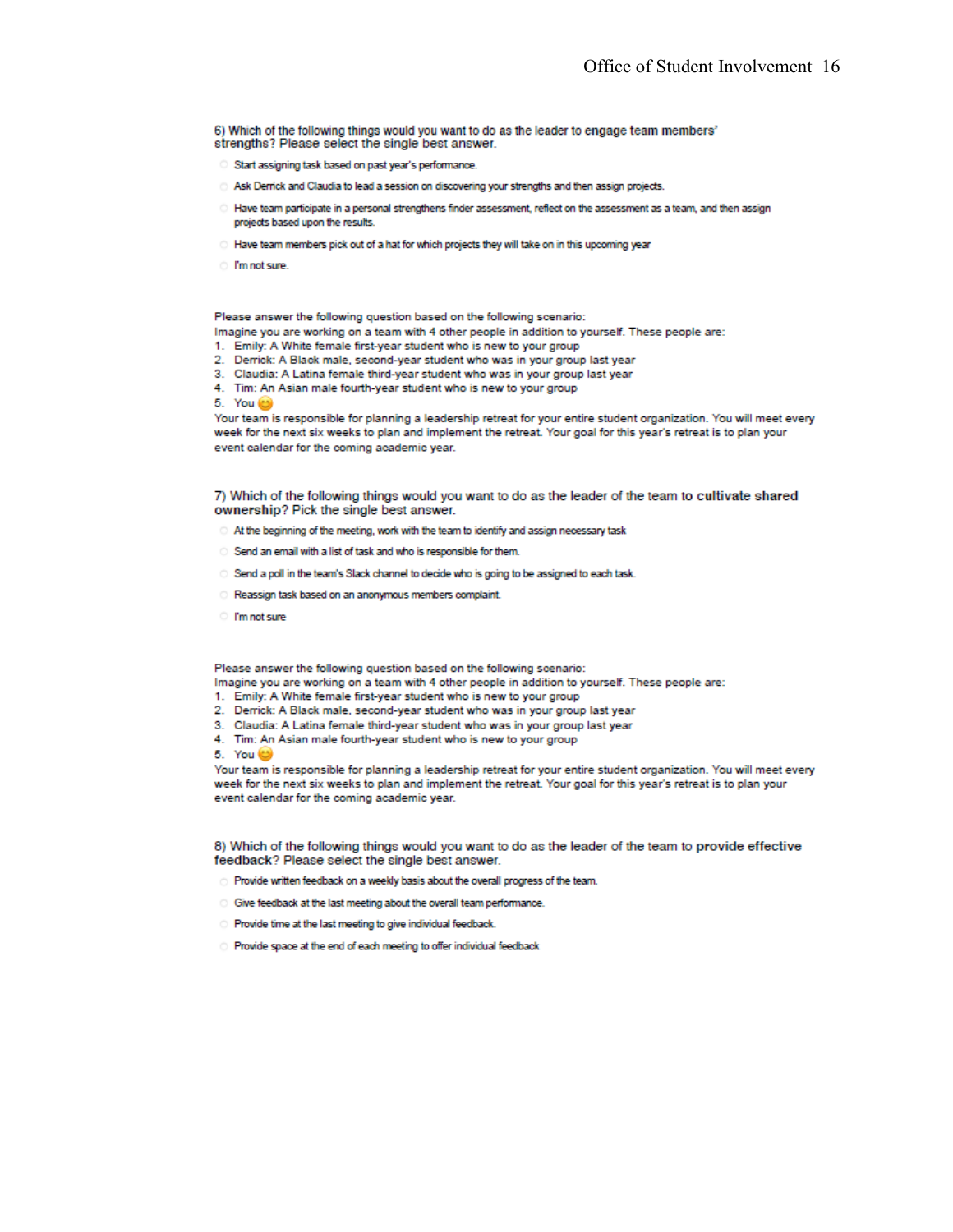**C** I'm not sure

Please answer the following question based on the following scenario:

Imagine you are working on a team with 4 other people in addition to yourself. These people are:

- 1. Emily: A White female first-year student who is new to your group
- 2. Derrick: A Black male, second-year student who was in your group last year
- 3. Claudia: A Latina female third-year student who was in your group last year
- 4. Tim: An Asian male fourth-year student who is new to your group

5. You @

Your team is responsible for planning a leadership retreat for your entire student organization. You will meet every week for the next six weeks to plan and implement the retreat. Your goal for this year's retreat is to plan your event calendar for the coming academic year.

9) Which of the following things would you want to do as the leader of the team to work well with one another? Please select the single best answer.

- <sup>1</sup> Have team members regularly share updates in the team's Slack channel.
- Tell team members to meet up outside of retreat planning meetings to work together on a shared task.
- O During retreat planning meetings, set aside the last 30 minutes for team members to partner off and work together on common goal.
- Have team members work on their own projects and then come together at the end to finalize the retreat.
- I'm not sure.